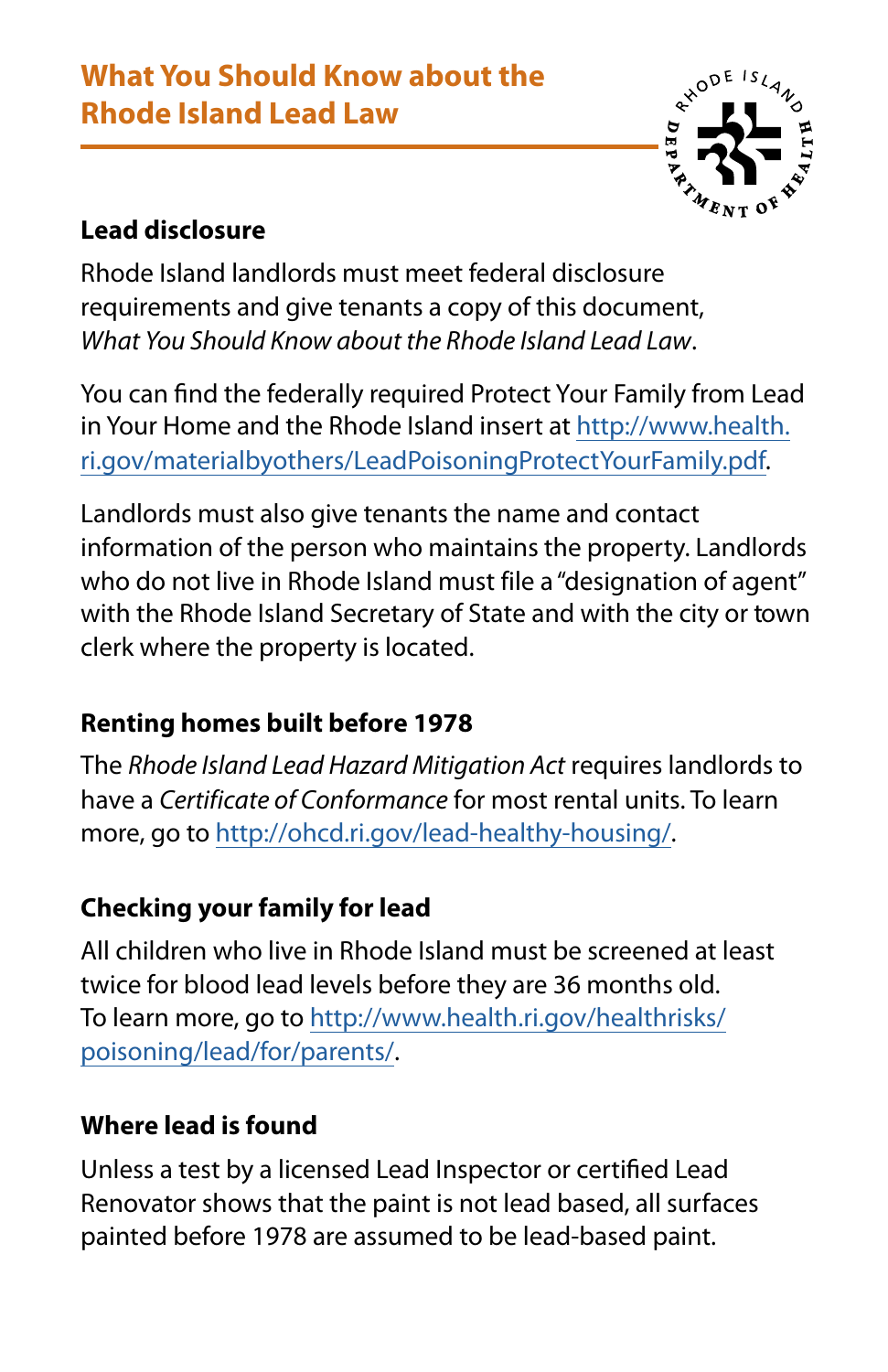Lead can also be in soil, dust in the home, and drinking water. You should also check to see if the pipes in your home are made of lead.

Rhode Island Department of Health's standards for lead in soil are different from federal standards:

| Less than 150 ppm           | Lead free, recommended for fruit and<br>vegetable gardens |
|-----------------------------|-----------------------------------------------------------|
| 150 to less than<br>400 ppm | Lead safe for uncovered soil in any area                  |
| More than<br>400 ppm        | Lead hazard for uncovered soil in any area                |

The RIDOH-approved treatments for soil hazards depend on the lead concentration levels.

### **Identifying lead hazards**

Damaged paint and uncovered soil must be tested to find out if the lead levels are below RIDOH's lead-safe limits. If damaged paint on pre-1978 building parts and all uncovered soil are not tested, they are assumed to be unsafe. Damaged paint includes paint that is loose, flaking, peeling, chipping, chalking, blistering, or rubbing.

## **Checking your home for lead**

Rhode Island has two types of inspections:

### **1. Housing Resources Commmission Independent Clearance Inspection**

This is mainly a visual inspection. The inspector makes sure there is no damaged paint and no uncovered soil in a play area or within five feet of a pre-1978 painted structure. If the paint is undamaged and the soil is covered, the inspector will collect dust wipe samples from inside the house.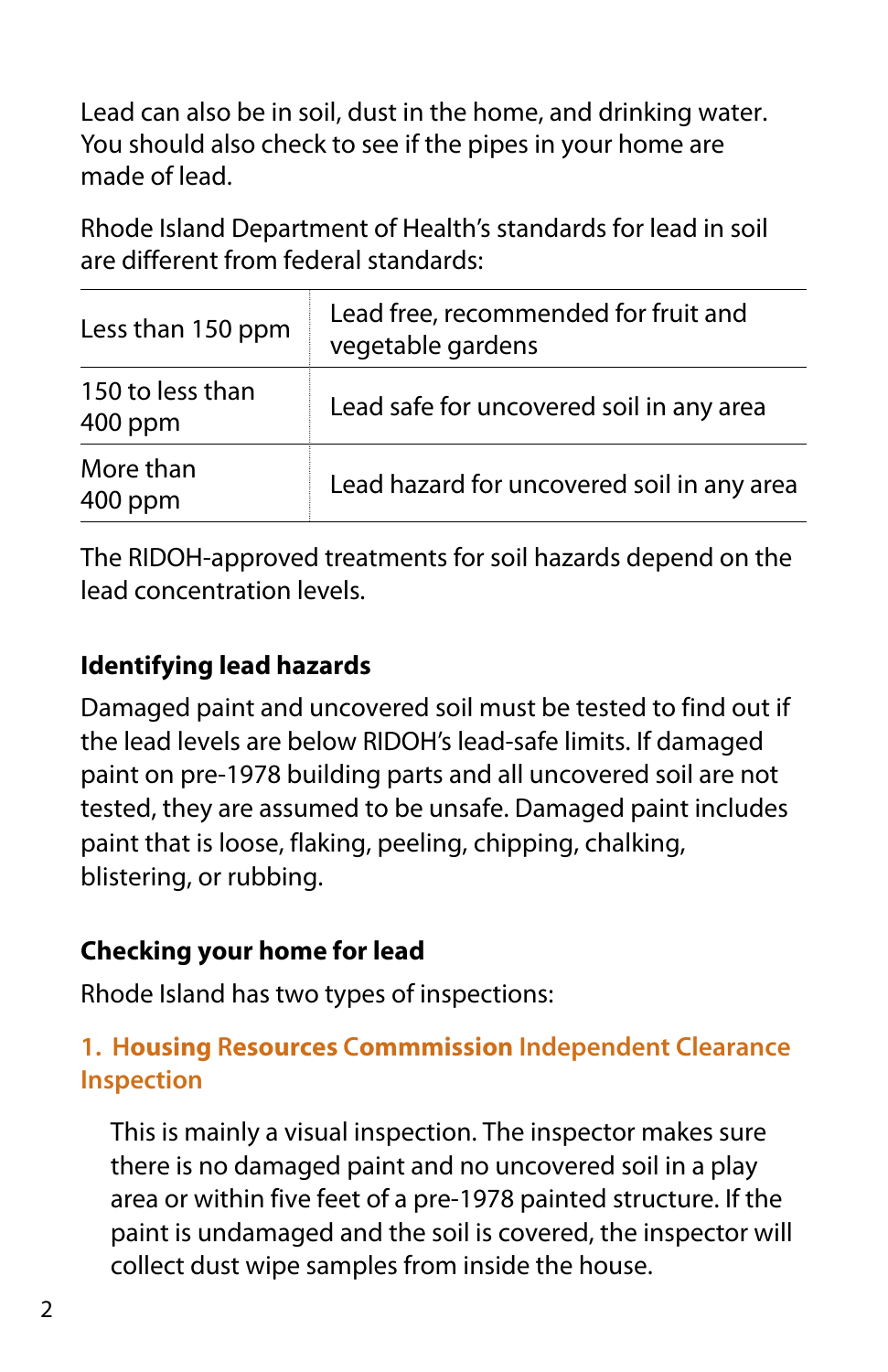If the dust sample results are lower than RIDOH's lead-safe limit, the landlord will get a *Certificate of Conformance*. The certificate is required for most residential rental units. It is good for two years. The landlord must renew it to make sure that the paint is still undamaged, and the soil is covered.

- **2. RIDOH Comprehensive Environmental Lead Inspection** This is a surface-by-surface investigation. The inspector checks for lead in paint, soil, dust in the home, and drinking water. If the paint, soil, dust, and water test results are lower than RIDOH's lead-safe limits, the landlord will get **one** of these two *Lead Safe Certificates*:
	- **• Conditional Lead Safe Certificate:** Lead-based paint was found to be in a lead-safe condition. This means it is undamaged or covered and no bare soil is above the RIDOH lead-safe limits. The certificate is good for two years. Re-inspections must show that the lead-based paint is still intact and that approved soil coverings are still in place.
	- **• Full Lead Safe Certificate:** No lead-based paint and no lead-contaminated soil, dust, or water were found. This certificate does not expire. Re-inspection is not required.

## **Reducing lead hazards**

## **Lead-hazard reduction**

Lead-hazard reduction (LHR) is lead abatement (removal), interim controls, or both. Lead abatement is permanent. Interim controls require ongoing maintenance. Only a licensed Lead Contractor can do LHR work. LHR is required at properties that got a RIDOH Notice of Violation. Violations are usually for homes where children who tested positive for lead poisoning live or have lived.

A property with a violation cannot get a *[Certificate of](http://www.health.ri.gov/find/environmentallead/propertystatus/)  Conformance*. For a list of these properties, go to http:// www.health.ri.gov/find/[environmentallead/propertystatus/.](http://www.health.ri.gov/find/environmentallead/propertystatus/)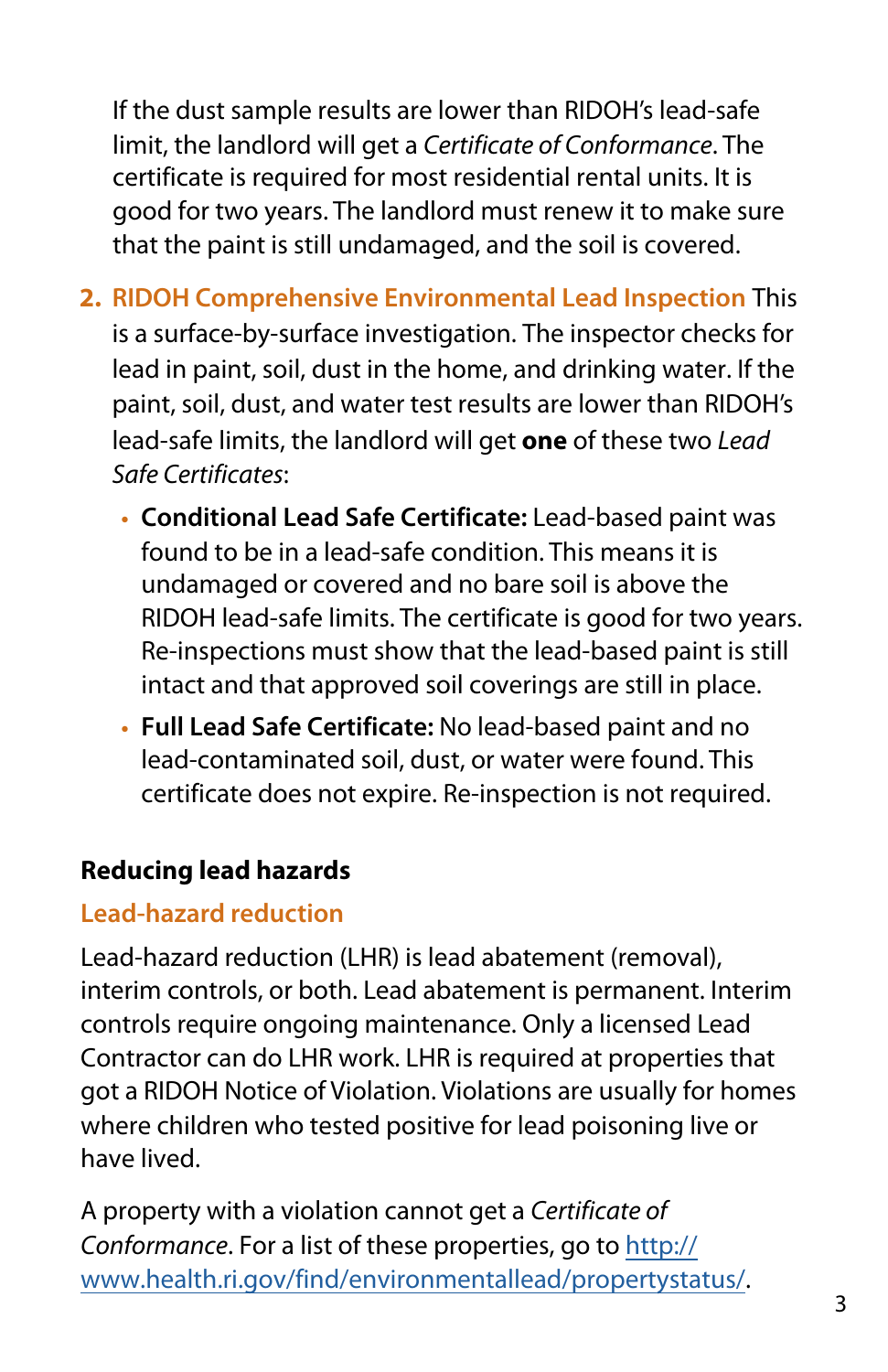The LHR contractor must send a Start Work Notification to RIDOH before work starts. Download or submit the form at [http://www.](http://www.health.ri.gov/forms/notification/LeadStartWork.pdf) [health.ri.gov/forms/notification/LeadStartWork.pdf.](http://www.health.ri.gov/forms/notification/LeadStartWork.pdf)

LHR may also be required by a funding agency such as Rhode Island Housing's Lead Safe Homes Program or the Lead Safe Providence Program. At the end of the LHR project, a licensed Lead Inspector must do a clearance inspection. A *Full Lead Safe Certificate* or a *Conditional Lead Safe Certificate* is required.

### **Lead hazard control**

Lead hazard control (LHC) is window replacement and/or interim controls to fix lead hazards. Interim controls may include paint stabilizing and special cleaning. Only a licensed Lead Renovation Firm (LRF) can do LHC work.

LHC is required, as a minimum, at properties that got a RIDOH Order to Correct Lead Hazards. Before starting LHC work, the firm must give the owner and tenants the Renovate Right EPA pamphlet and the Rhode Island insert. For both, go to [http://](http://www.health.ri.gov/publications/brochures/RenovateRight.pdf) [www.health.ri.gov/publications/brochures/RenovateRight.pdf.](http://www.health.ri.gov/publications/brochures/RenovateRight.pdf)

The LHC firm must also send a Start Work Notification to RIDOH. Download or submit the form at [http://www.health.ri.gov/forms/](http://www.health.ri.gov/forms/notification/LeadStartWork.pdf) [notification/LeadStartWork.pdf.](http://www.health.ri.gov/forms/notification/LeadStartWork.pdf)

At the end of an LHC project, a licensed Lead Inspector must do a clearance inspection. A *Full Lead Safe Certificate*, *Conditional Lead Safe Certificate*, *Partial Lead Safe Certificate*, or *Certificate of Conformance* is required.

## **Lead hazard mitigation**

Lead hazard mitigation (LHM) is minor repair and maintenance work done by a landlord or designated person. The person doing the work must first complete a lead-hazard awareness seminar and may not use prohibited work practices. For a list of HRCapproved semi[nars, go to http://ohcd.ri.gov/lead-healthy](http://ohcd.ri.gov/lead-healthy-housing/lead-classes.php)housing/lead-[classes.php](http://ohcd.ri.gov/lead-healthy-housing/lead-classes.php).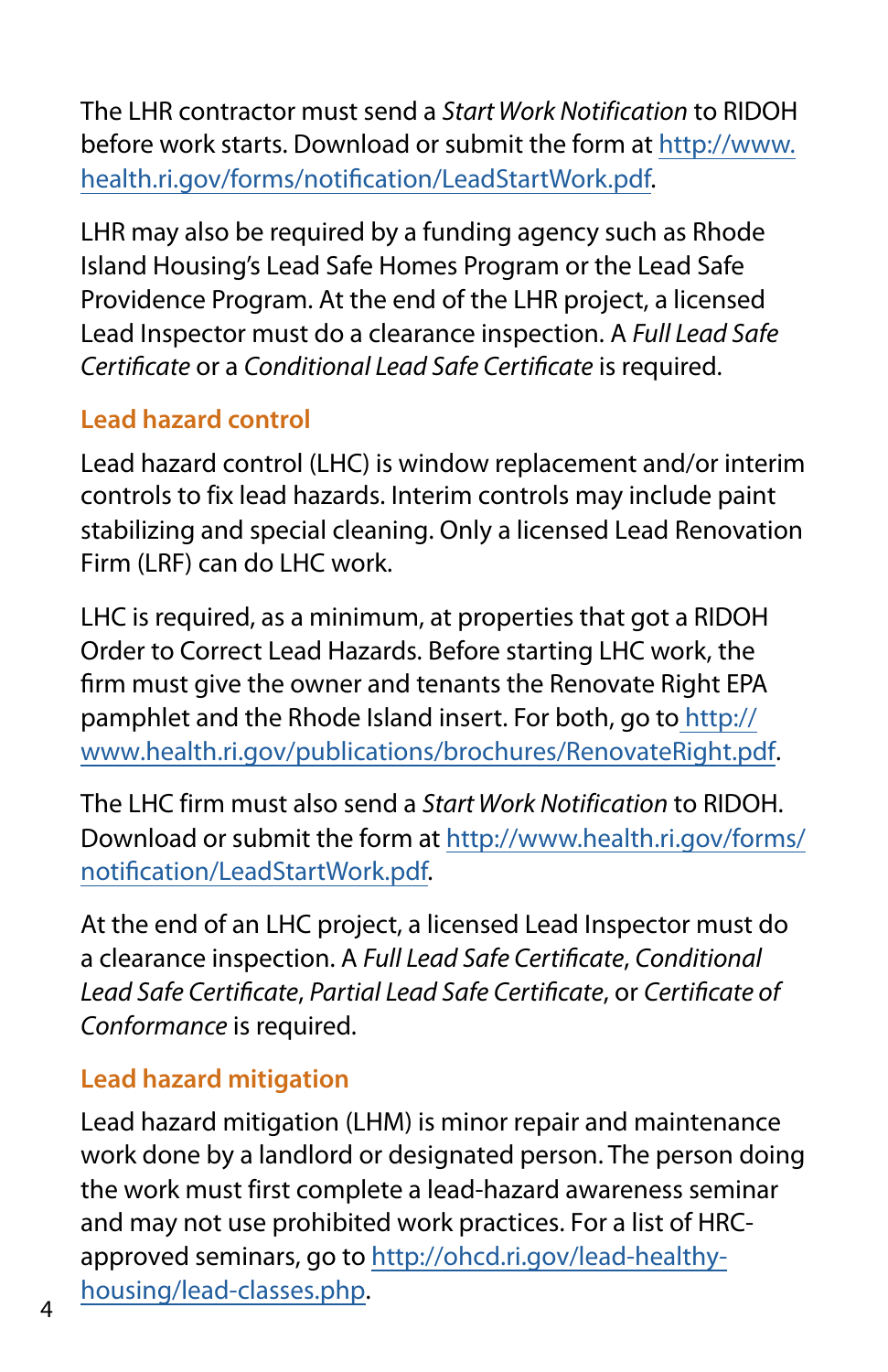A licensed Lead Renovation Firm is required for window replacement, demolition, or work that is more than spot removal. At the end of an LHM project, or every two years, a licensed Lead Inspector must do a clearance inspection. A *Certificate of Conformance* is required.

#### **Renovating, remodeling, or repairing a home with lead-based paint**

### **Renovation, repair, and painting**

RIDOH has authority from EPA to administer the federal Renovation, Repair, and Painting (RRP) Rule. RIDOH licenses Lead Renovation Firms and certifies Lead Renovators. The RRP Rule applies to painting, construction, carpentry, plumbing, or electrical work done on homes and buildings built before 1978. These buildings are assumed to contain lead-based paint unless a licensed Lead Inspector or certified Lead Renovator tests the paint to make sure that it is not lead based.

A licensed Lead Renovation Firm is required for any window replacement and for any demolition. For most pre-1978 housing and child care facilities, work that will disturb six square feet of lead-based paint for any interior (inside) room or 20 square feet of lead-based paint on the outside of a house also requires a licensed Lead Renovation Firm. This includes homes where children under six years of age live. A certified Lead Renovator must be on site to supervise all RRP activities.

### **Minor repair and maintenance or spot removal**

Both RIDOH and HRC spot-removal limits are the same as the EPA maximum of six square feet of lead-based paint for any interior room or 20 square feet of exterior lead-based paint. This is if the work does not include window replacement or demolition activities, and no prohibited work methods are used. DEM regulation number 24: *Removal of Lead-Based Paint from Exterior Surfaces* also applies to any exterior paint removal.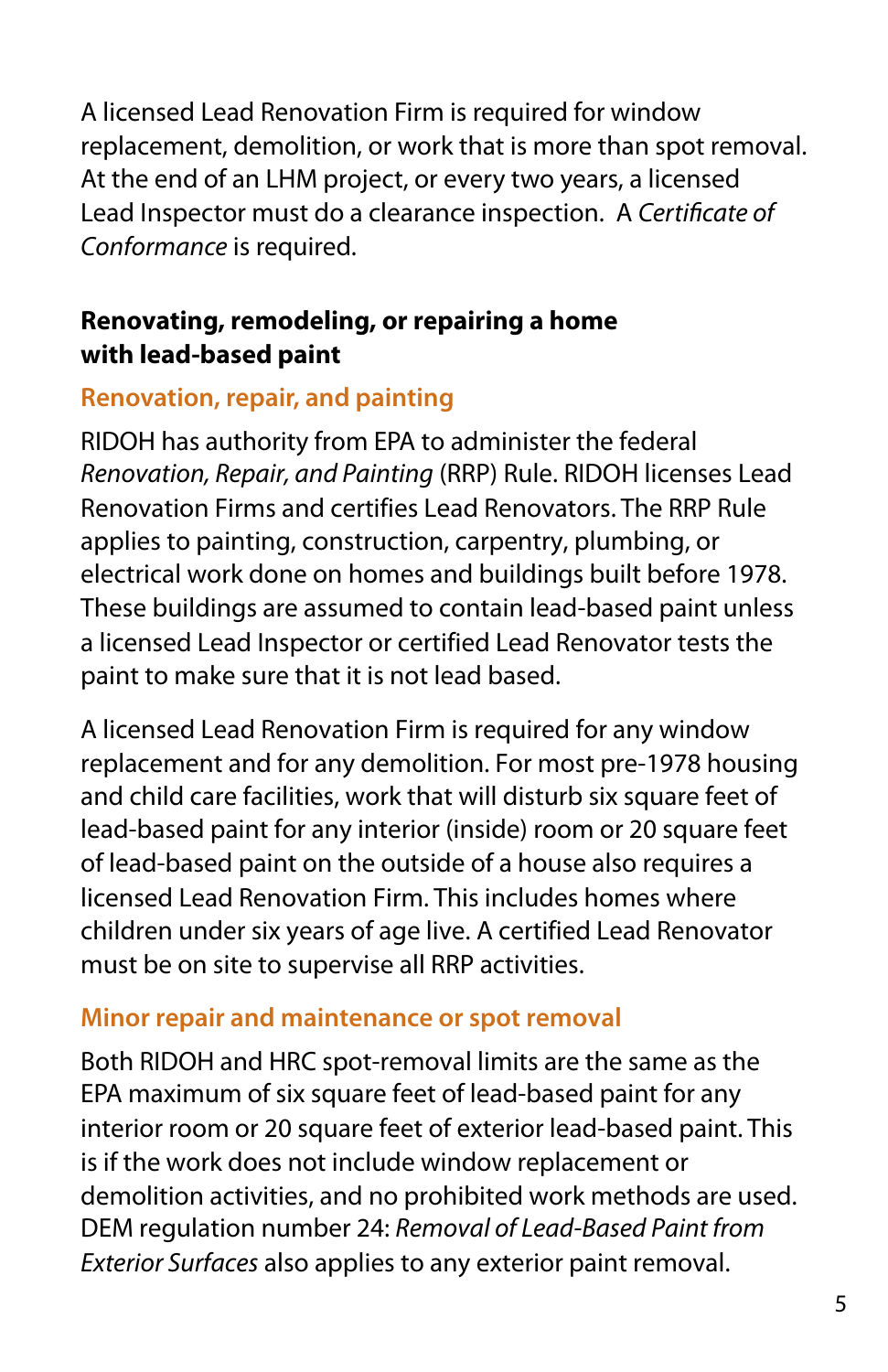### **Prohibited work methods**

Along with EPA rules, Rhode Island has rules against disturbing lead paint.

For **interior** work, RIDOH does **not** allow:

- Dry sweeping
- Dry scraping or sanding
- Use of chemical strippers that are flammable or contain methylene chloride
- Dry or wet abrasive blasting

#### For **exterior** work, DEM does **not** allow:

- Dry scraping or sanding
- Use of chemical strippers that are flammable or contain methylene chloride
- Uncontained power washing

### **Lead professionals**

To find lists of RIDOH-licensed lead professionals, go to [http://](http://www.health.ri.gov/find/environmentallead/professionals/) [www.health.ri.gov/find/environmentallead/professionals/.](http://www.health.ri.gov/find/environmentallead/professionals/)

### **Financial** help

There is a Rhode Island personal income tax credit of up to \$5,000 per dwelling unit for money spent to correct lead hazards.

For the Residential Lead Abatement Income Tax Credit Form RI-6238, go to <http://www.tax.ri.gov/taxforms/misc.php>.

For questions about the tax credit, call **401-222-6262**.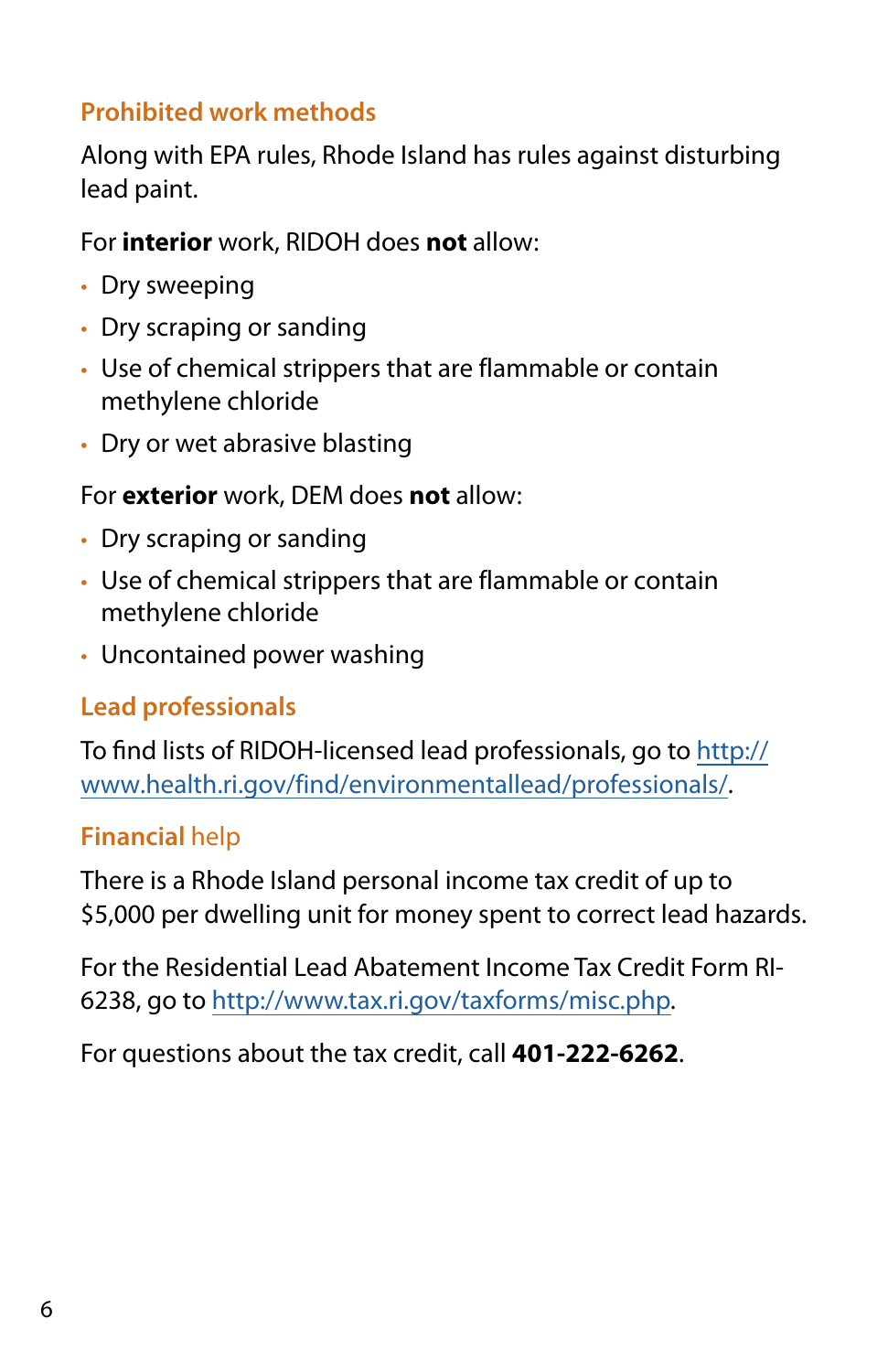These grant and loan programs are available to help property owners pay for and fix lead hazards:

• Rhode Island Housing Lead Safe Homes Program **401-450-1350**

[http://loans.rhodeislandhousing.org/LeadSafe\\_Homes/](http://loans.rhodeislandhousing.org/LeadSafe_Homes/)

• Lead Safe Providence Program **401-680-8400**

[https://www.providenceri.gov/planning/community](https://www.providenceri.gov/planning/community-development/)[development/](https://www.providenceri.gov/planning/community-development/)

Other cities and towns may have financial assistance for leadrelated home repairs.

# **Lead certificates**

Landlords of most pre-1978 rental properties must have either a *Certificate of Conformance*, a *Conditional Lead Safe Certificate*, or a *Full Lead Safe Certificate*. Your insurance company is required to provide you with lead liability coverage if you have a valid lead certificate. Check with your insurance company to see what type of certificate they will accept.

You will also need one of the above lead certificates to apply for the Rhode Island Residential Lead Abatement Tax Credit (Form [RI-6238\). To find out if a certificate was issued, go to http://](http://dualsearch.datasparkri.org/) dualsearch.datasparkri.org/.

### **Education, advocacy, and parent support**

Call the [Childhood Lead Action](http://www.leadsafekids.org) Project at **401-785-1310**. Or go to www.leadsafekids.org.